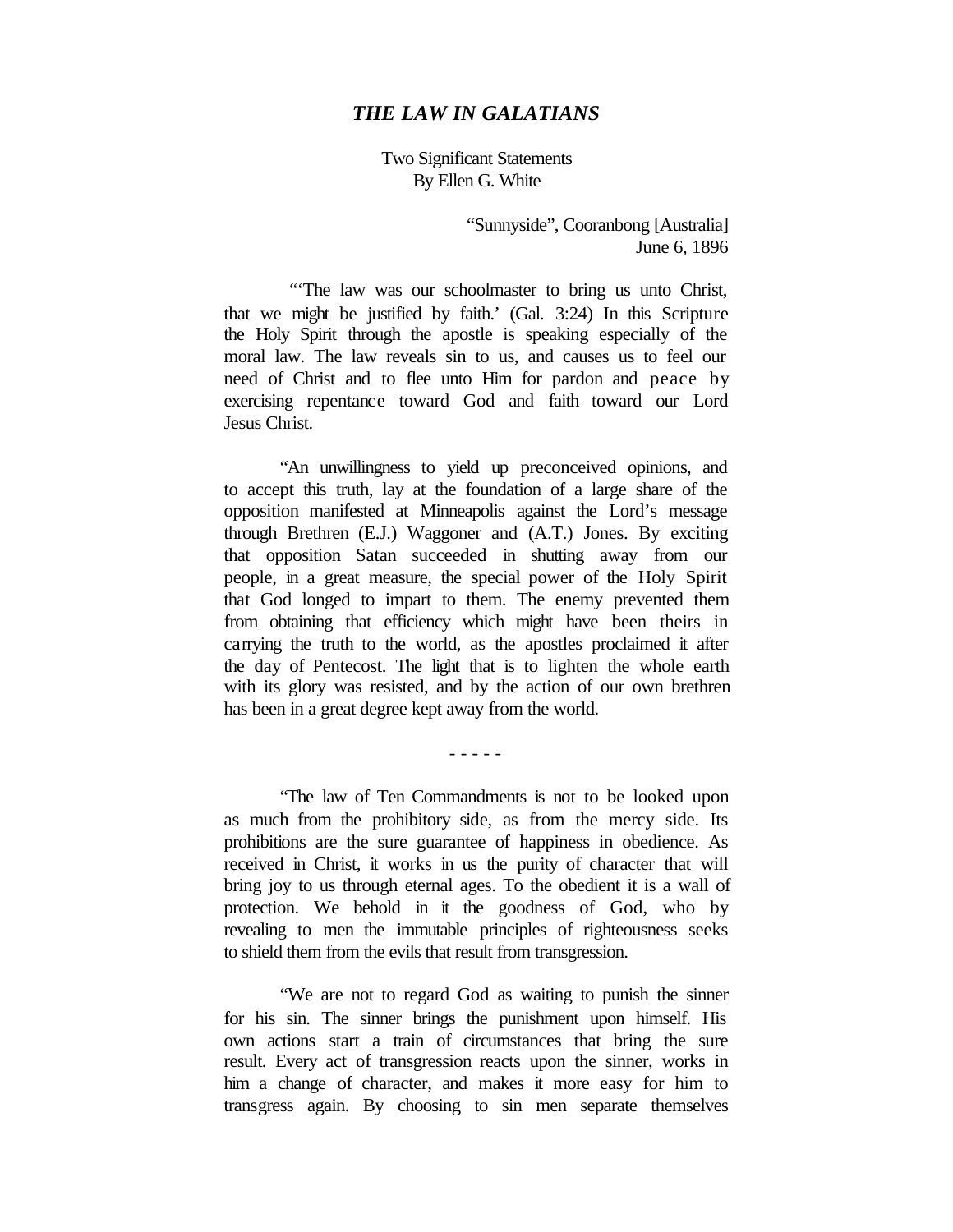from God, cut themselves off from the channel of blessing, and the sure result is ruin and death.

"The law is an expression of God's idea. When we receive it in Christ it becomes our idea. It lifts us above the power of natural desires and tendencies, above temptations that lead to sin. 'Great peace have they that love thy law; and nothing shall offend them'--cause them to stumble.

"There is no peace in unrighteousness; the wicked are at war with God. But he who receives the righteousness of the law in Christ is in harmony with heaven. 'Mercy and truth are met together; righteousness and peace have kissed each other.'" Letter 96, 1896 (Parentheses supplied)

## (SIGNED) Ellen G. White

Also designated as MS 23a, 1896 First published in *The Review and Herald*, March 13, 1952, p. 6 Reprinted in: 1SM 234-5; MR #33; Portions reprinted in: *6BC* 1110; *6BC* 1085 (EGW comm. on 1Cor 2:16); *3BC* 1153 (EGW comm. on Psalms 119:165)

(THIS LETTER WAS ADDRESSED TO URIAH SMITH AND G C TENNEY, JOINT EDITORS OF THE REVIEW AND HERALD, AND SENT TO URIAH SMITH'S GRANDSON'S HOUSE IN BATTLE CREEK. ACCORDING TO WHITE ESTATE FILES, SEVEN COPIES WERE MADE BUT NO RECORD IS NOW AVAILABLE OF WHERE THEY WENT EXCEPT THAT G C TENNEY WROTE BACK THAT HE HAD RECEIVED THE LETTER AND SHARED THE MATERIALS WITH URIAH SMITH. AS FAR AS THE WHITE ESTATE IS AWARE, THE MATERIAL HAS NOT BEEN COPIED ANYWHERE AND WAS NOT PUBLISHED UNTIL IT WAS RELEASED IN 1952)

"Sunnyside" Cooranbong, N.S.W., June 6, 1896

Elder Uriah Smith, Battle Creek, Mich.

Dear Brother:-

The enclosed pages present a few points which were opened to Sister White last night, and which she wished sent to you. She has for some days been suffering from the effects of cold and overwork, and is to-day unable to read or write. The matter was written out as she presented it. We sent some copies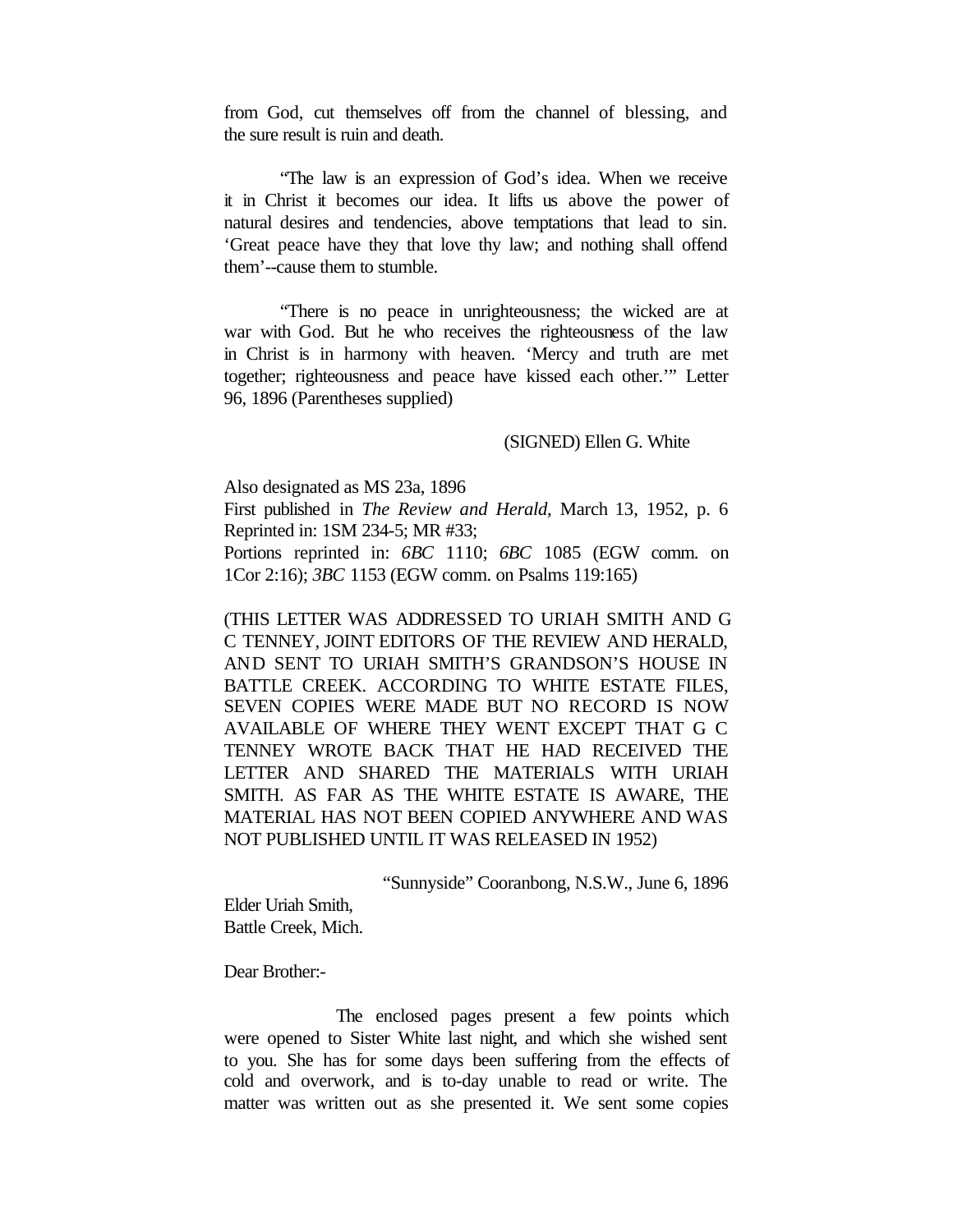of articles and letters by the S.F. mail, which Sister White desires you to read; but as we were not certain that you were in Battle Creek, they were addressed to Elder Tenney, with directions that he read and forward to you.

Yours in the work,

(signed) M. Davis

Oakland, California ?

Cir. 1900

"I am asked concerning the law in Galatians. What law is the schoolmaster to bring us to Christ? I answer: Both the ceremonial and the moral code of Ten Commandments.

"Christ was the foundation of the whole Jewish economy. The death of Abel was in consequence of Cain's refusing to accept God's plan in the school of obedience, to be saved by the blood of Jesus Christ, typified by the sacrificial offerings pointing to Christ. Cain refused the shedding of blood, which symbolized the blood of Christ to be shed for the world. This whole ceremony was prepared by God, and Christ became the foundation of the whole system. This is the beginning of its work as the schoolmaster to bring sinful human agents to a consideration of Christ, the foundation of the whole Jewish economy.

"All who did service in connection with the sanctuary were being educated constantly in regard to the intervention of Christ in behalf of the human race. This service was designed to create in every heart a love for the law of God, which is the law of His kingdom. The sacrificial offering was to be an object lesson of the love of God revealed in Christ--in the suffering, dying victim, who took upon Himself the sin of which man was guilty, the innocent being made sin for us.

"In the contemplation of this great theme of salvation we see Christ's work. Not only the promised gift of the Spirit, but also the nature and character of this sacrifice and intervention, is a subject which should create in our hearts elevated, sacred, high ideas of the law of God, which holds its claims upon every human agency. The violation of that law in the small act of eating of the forbidden fruit brought upon man and upon the earth the consequence of disobedience to the holy law of God. The nature of the intervention should ever make man afraid to do the